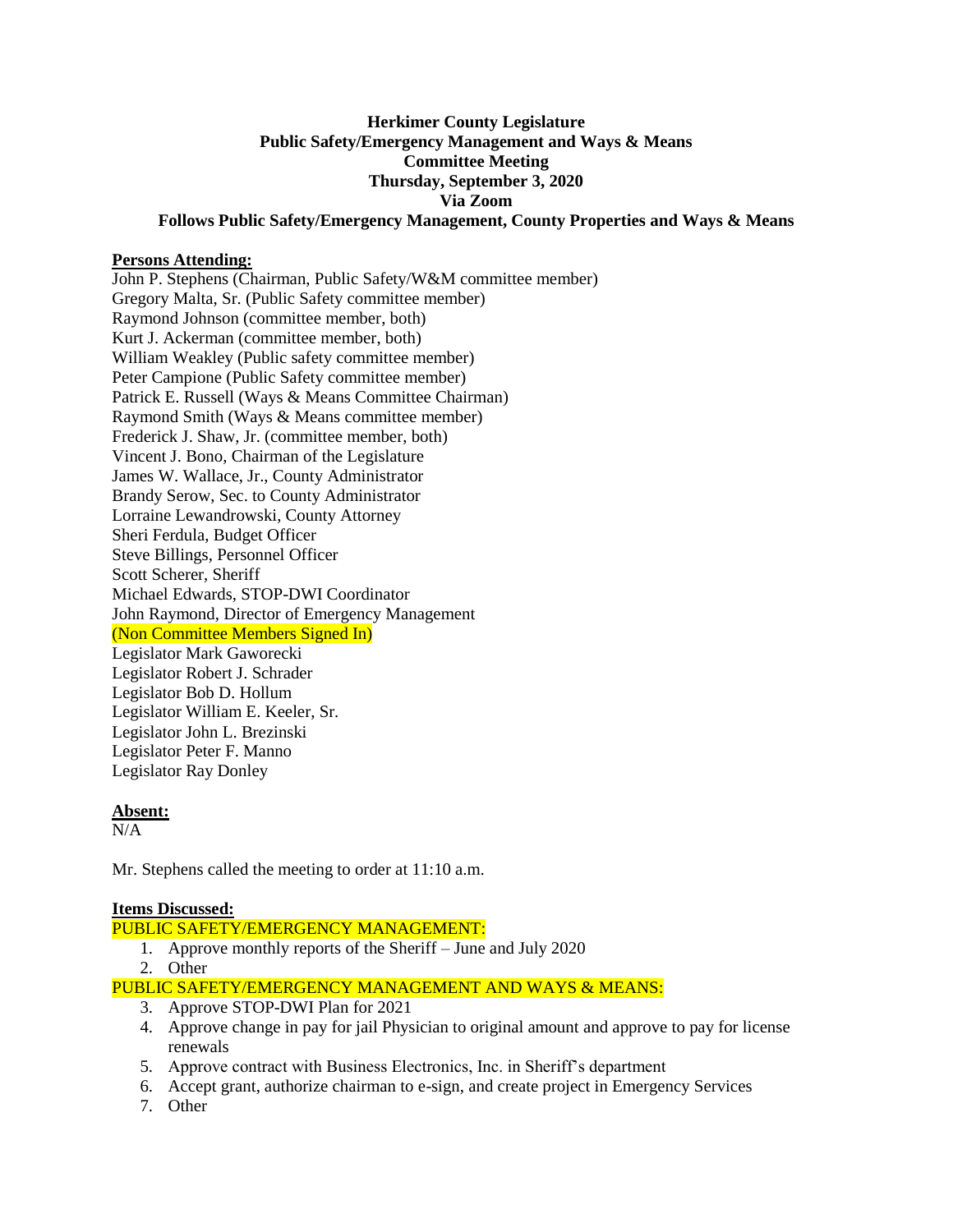#### **Committee Vote Record:**

PUBLIC SAFETY/EMERGENCY MANAGEMENT:

Mr. Stephens: "Number one, approve monthly reports of the Sheriff for June and July of 2020."

Item #1 – On motion of Mr. Johnson, seconded by Mr. Campione for Public Safety, Item #1 was voted on and approved. Unanimous.

Item  $#2 - N/A$ .

#### PUBLIC SAFETY/EMERGENCY MANAGEMENT AND WAYS & MEANS:

Mr. Stephens: "Number three, approve STOP-DWI Plan for 2021. Mr. Edwards are you on the phone?"

Michael Edwards: "Yes I am."

Mr. Stephens: "Is there anything you would like to add to this?"

Michael Edwards: "Yes, I would like to make an amendment to the plan. I am going to reduce the pan budget by \$3,485. I am going to reprint plans and get them over to you and Mr. Bono."

Mr. Wallace: "Can I get a copy too Mike?"

Michael Edwards: "Yes Jim, I will get you a copy as well."

Mr. Wallace: "Thank you."

Mr. Stephens: "Ok so that drops it down to what?"

Michael Edwards: The total will be \$83,747. Instead of the \$87,232."

Mr. Stephens: "Ok."

Michael Edwards: "Thank you."

Item #3 – On motion of Mr. Weakley, seconded by Mr. Malta for Public Safety, and on motion of Mr. Stephens, seconded by Mr. Bono for Ways & Means, Item #3 was voted on, approved and moved for Resolution. Unanimous.

Mr. Stephens: "Number four, approve change in pay for jail Physician to original amount and approve to pay for license renewals. Jim, can you give us some backup?"

Mr. Wallace: "I can do it, I'm not sure if the Sheriff is on. We are very fortunate to have Dr. Zelman with us, he's been wonderful. There were some issues at a Federal level as far as how much money he could make. We used to pay him \$2,000, we reduced it. That has since gone away so we would like to go back to the \$2,000 per month we paid him and also, like we do for Mental Health, pay some ancillary fees that he has. Sheriff please expand. I think he has been wonderful for us."

Scott Scherer: "Yes, Dr. Zelman has been excellent to the jail. Since they contracted, he has been at the same salary. He is just asking to go back up to that salary that he agreed to in 2013. Jim was right, he had some federal restrictions so he had to lower his salary a little bit but he hasn't put in for a raise from the 2013. I believe he is well below anybody else that we could get and he is there any time we need him.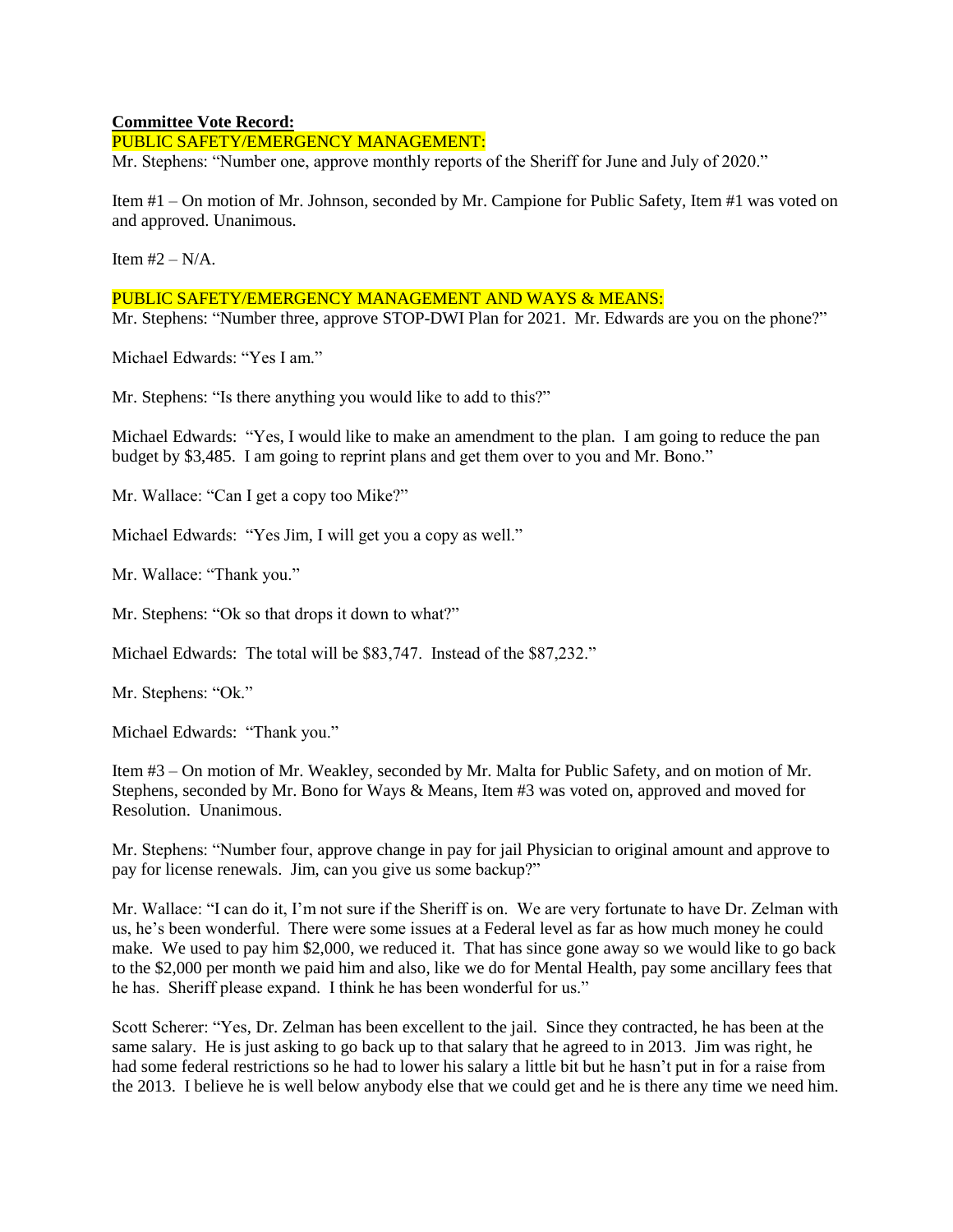We have covered a couple of his fees before. This is the only place he is working right now so he is asking for us to cover those fees that we did in 2016."

Item # 4 – On motion of Mr. Stephens, seconded by Mr. Campione for Public Safety, and on motion of Mr. Smith, seconded by Mr. Johnson for Ways & Means, Item #4 was voted on, approved and moved for Resolution. Unanimous.

Mr. Stephens: "Number five, approve contract with Business Electronics, Inc. in Sheriff's Department. Sheriff?"

Scott Scherer: "BEI, Business Electronics Inc., that is all of our recorded phone lines in our jail. The contract was originally for a year. It would go October 1, 2020 right through the year. I asked them if they could break that down into quarterly just because I wouldn't want to pay the contract for the entire year if we are only going to be there four months. They agreed to break it down into quarters for us, they added a \$15 surcharge per quarter which brought us up over the 6% so I need a resolution. I am hoping to get us through December and then we won't need this contract anymore."

Mr. Stephens: "The back page of this contract says annually instead of quarterly, is that an issue?"

Mr. Wallace: "Yes, we would need to make that change. John that was a good catch."

Mr. Stephens: "So are we making that change?"

Mr. Wallace: "Yes."

Mr. Stephens: "Ok, so it will say quarterly instead of annually?"

Mr. Wallace: "Right."

Item #5 – On motion of Mr. Johnson, seconded by Mr. Bono for Public Safety, and on motion of Mr. Johnson, seconded by Mr. Bono for Ways & Means, Item #5 was voted on, approved and moved for Resolution. Unanimous.

Mr. Stephens: "Number six, accept grant, authorize chairman to e-sign, and create project in Emergency Services. John Raymond?"

John Raymond: "Good morning. This is the annual Emergency Management Program Grant otherwise known as EMPG for fiscal year 2020. It is effective October  $1<sup>st</sup>$  through September 30, 2022. We received \$28,751 which is down approximately \$200 from last year. It is a 50/50 matching grant, with a portion of my salary being the matching portion. I plan to use it to buy equipment for 911 and emergency management so we are just going to open another equipment budget line for it. Buying mostly stuff for the EOC and some of the stuff that we have identified that we needed after last year's horrific flood in October/November."

Item #6 – On motion of Mr. Johnson, seconded by Mr. Weakley for Public Safety, and on motion of Mr. Johnson, seconded by Mr. Smith for Ways & Means, Item #6 was voted on, approved and moved for Resolution. Unanimous.

Item  $#7 - N/A$